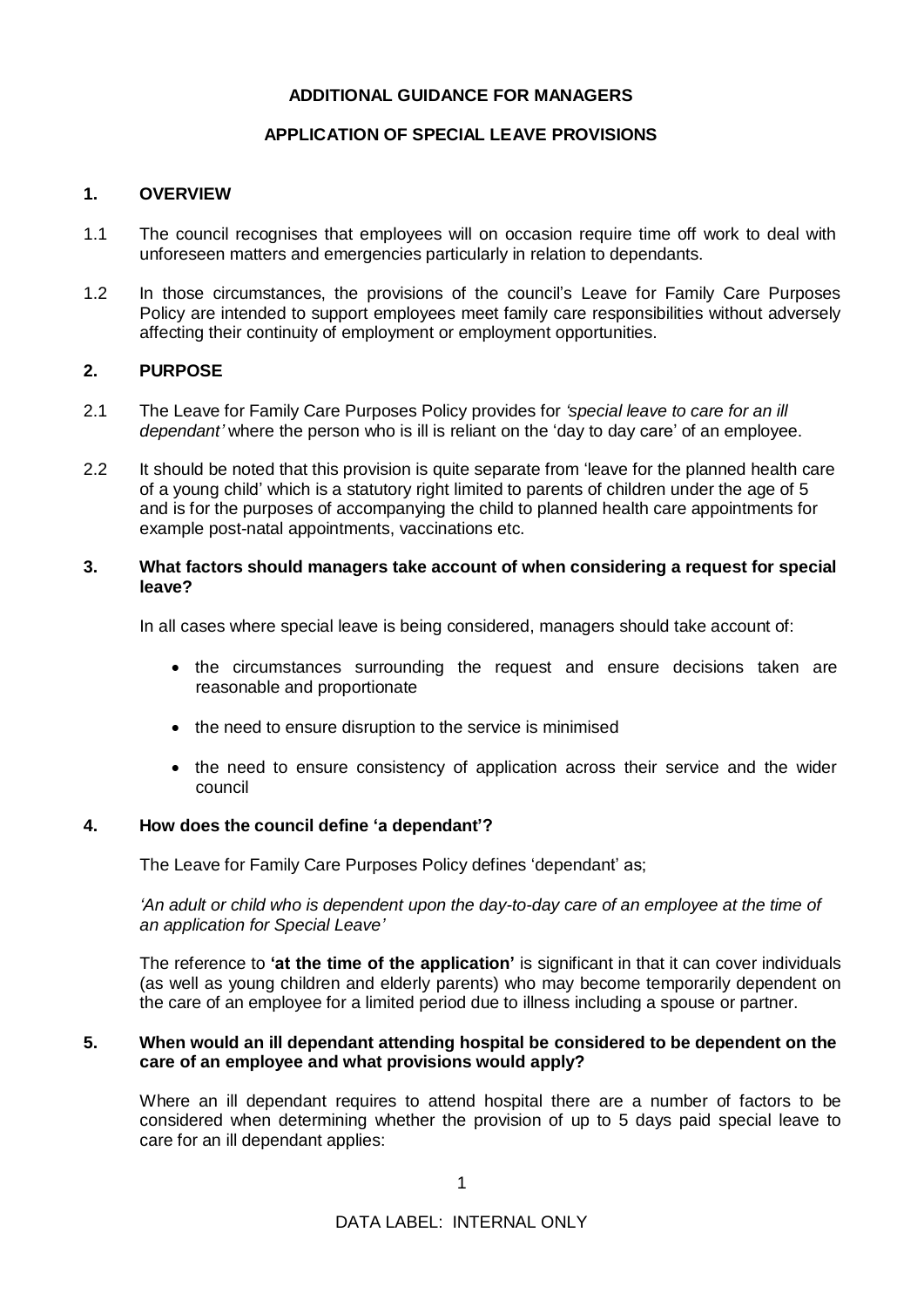- i) whether the dependant is an adult or a child  $\overline{ii}$  the age of the child
- the age of the child
- iii) the seriousness of the operation/condition
- iv) the availability of other carers to take some of the responsibility

In circumstances where an ill dependant is an adult and is admitted to hospital it is normally viewed that responsibility for the day to day care of that person has transferred to the hospital and therefore special leave would not be appropriate. In exceptional circumstances however, the Depute Chief Executive may choose to apply discretion as outlined at question 7 below.

Where an ill dependant is an adult and is receiving treatment that prevents them from travelling to and from hospital appointments unaided, reasonable time off may be granted to an employee to assist the dependant in travelling to and from hospital.

If, on release from hospital an adult dependant continues to require day-to-day care, then the provisions of the policy would be applicable.

Where the ill dependant is a child age 16 or under (18 in the case of a disabled child) and is admitted to hospital, it is reasonable to conclude that the child is dependent on the care of an accompanying parent or carer in such circumstances. Similarly if a child requires to attend a hospital appointment or a series of hospital appointments they would be considered dependant on the care of an accompanying parent or carer.

#### **6. What leave is available when an employee is unavoidably absent as a result of an emergency situation?**

Unforeseen events may occur that require the employee's immediate attention and necessitates an absence from work. In these circumstances employees should be afforded the necessary time to deal with the emergency situation or to make necessary arrangements that will enable them to attend work as normal.

Examples of an emergency situation might range from dealing with a last minute/unforeseen breakdown in childcare to a more critical situation in which a dependant has been admitted to hospital with a life threatening condition/injury.

There is not an automatic policy provision for special leave in those circumstances. For example in the case of child care, the employee's child would normally need to be ill in order for paid special leave to be considered. However it is recognised that situations can arise in which the child is not ill but normal care arrangements have unforeseeably broken down and there are no other immediate care options available. In those circumstances, a Head of Service may at their discretion and subject to consultation with Human Resources, award **up to one day paid special leave** to provide the employee with the opportunity to arrange a source of alternative child care. Any additional leave required would be taken as annual leave/flexi/TOIL or unpaid leave as appropriate.

Where discretionary paid leave is granted, the amount of leave will be deemed to count towards the limit of 5 days paid special leave within a 12 month period.

# **7. Are there other circumstances where special leave can be applied that fall out with the provisions of the Leave for Family Care Policy?**

The SJC National Agreement on Pay and Conditions of Service provides for;